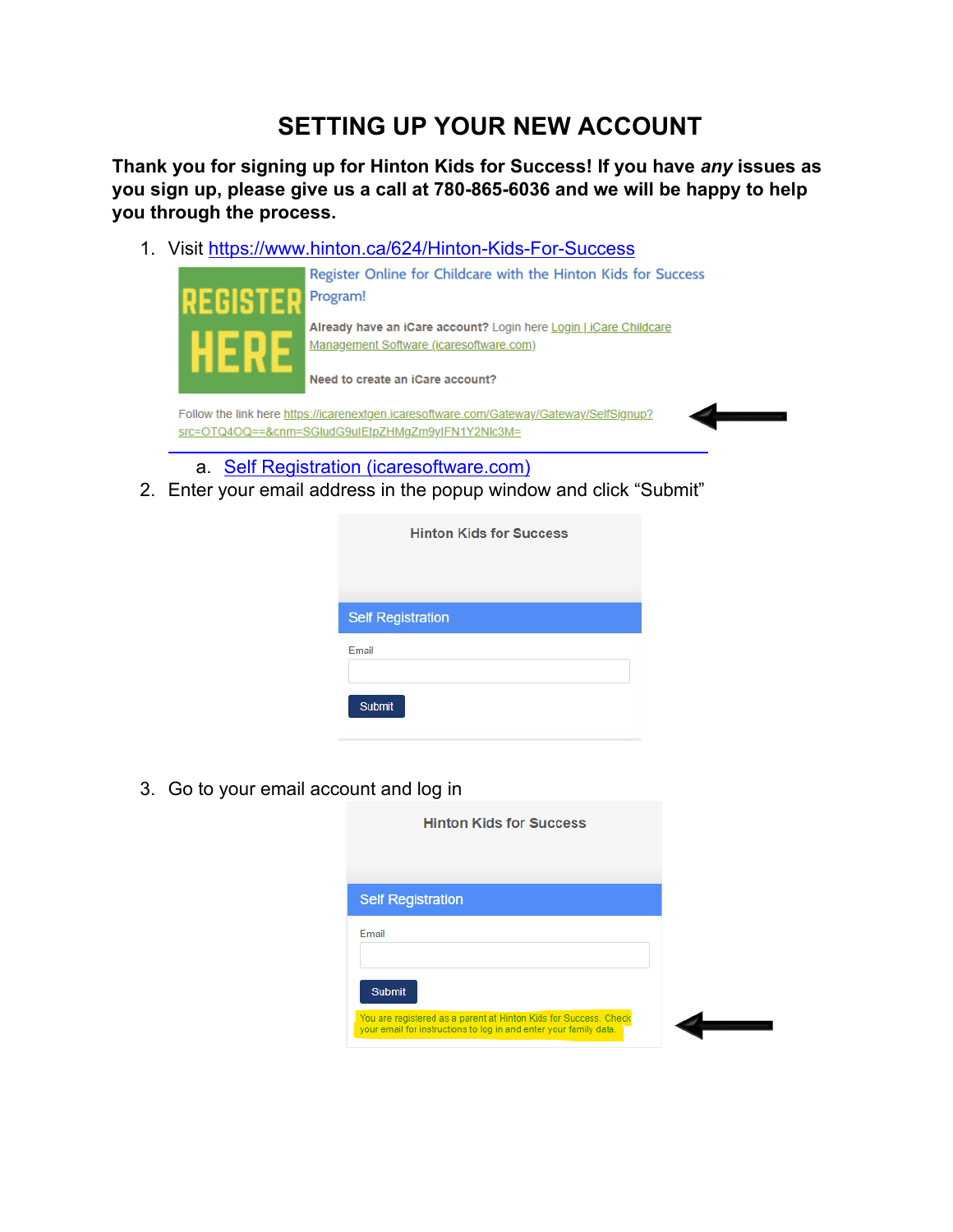4. Open the email titled "Registration Invitation" from iCare Software



5. Click the "Log in" button in the email

Hi there.

Welcome to Hinton Kids for Success.

We invite you to create your account in iCare.

### **Getting started:**

Your login ID

Click on the login button to set the password for the web and mobile app.



6. iCare will open up; set and confirm your new password



7. iCare will bring you to the sign in page; enter your email address and new password.

*NOTE: Remember the password is case sensitive*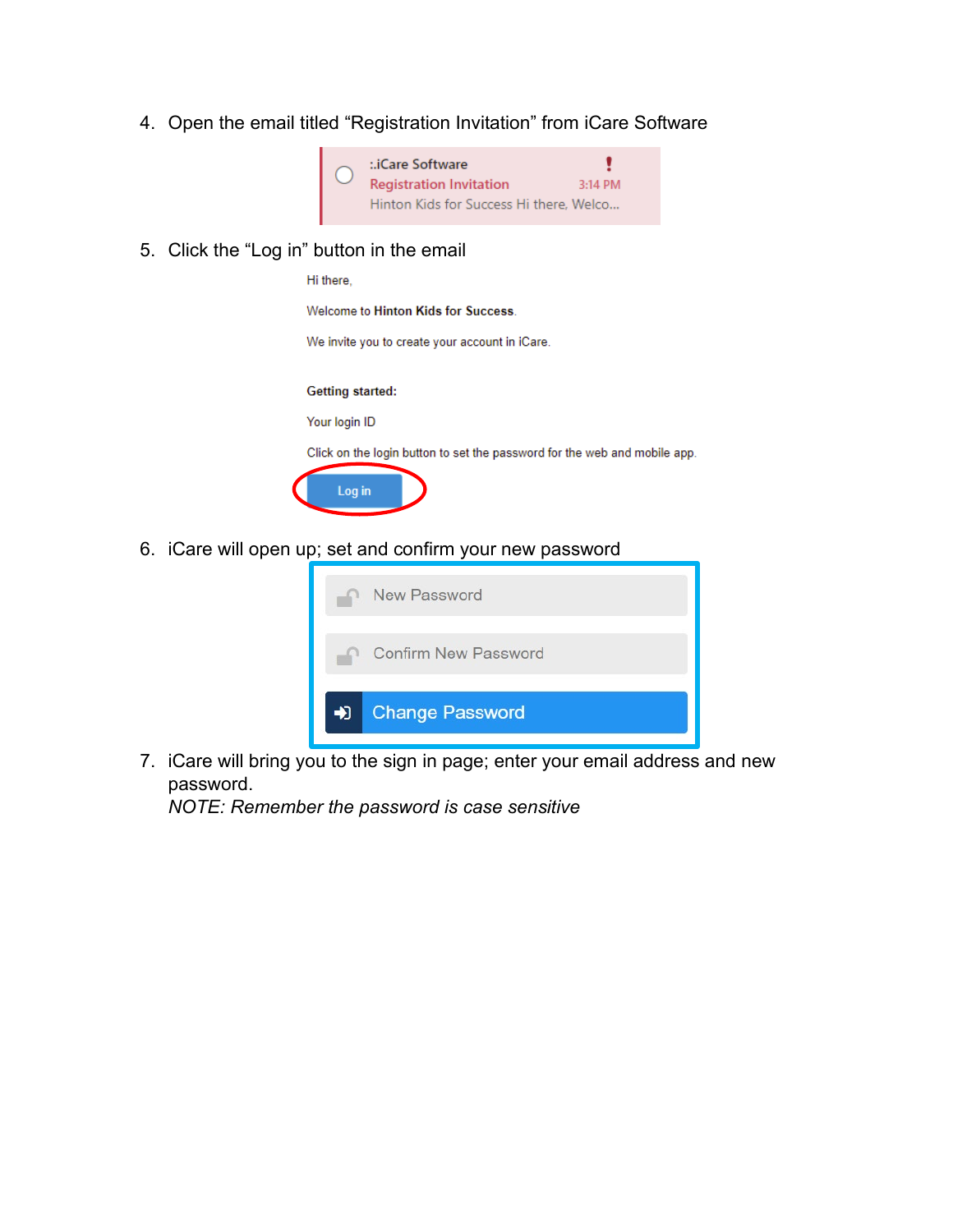

8. Follow the prompts to set up your family information

|        | Welcome to iCare                                           |
|--------|------------------------------------------------------------|
|        | To get started do the following starting on the next page: |
|        | Step 1 Enter one or more children                          |
| Step 2 | Fill your information                                      |
| Step 3 | Enter additional contacts.                                 |
| Step 4 | Enroll your children in programs or classes                |
|        | Continue                                                   |
|        |                                                            |

9. After filling in each section, click "save" in the top right corner. You will enter your child's information, and then your parent information.

*NOTE: For Site, select Hinton Kids for Success For Age-Based Room, select Summer Camp*

| -or Age-Based Room, select <b>Summer Cai</b> |  |  |
|----------------------------------------------|--|--|
|                                              |  |  |

| Children          | <b>Registration Data</b><br>Contacts | Program/Class Enrollment                    |      |
|-------------------|--------------------------------------|---------------------------------------------|------|
| <b>PERSONAL</b>   | Last Name *                          |                                             | Save |
|                   | First Name*                          |                                             |      |
|                   | Birth Date *                         | 冊<br>05/03/2021<br>1 Year                   |      |
|                   | Gender*                              | Male<br>$\checkmark$                        |      |
| <b>ENROLLMENT</b> | Site *                               | Hinton Kids for Success (1)<br>$\checkmark$ |      |
|                   | Age-Based Room *                     | Summer Camp<br>$\checkmark$                 |      |
|                   | Start Date *                         | 冊<br>05/03/2022                             |      |
|                   |                                      |                                             |      |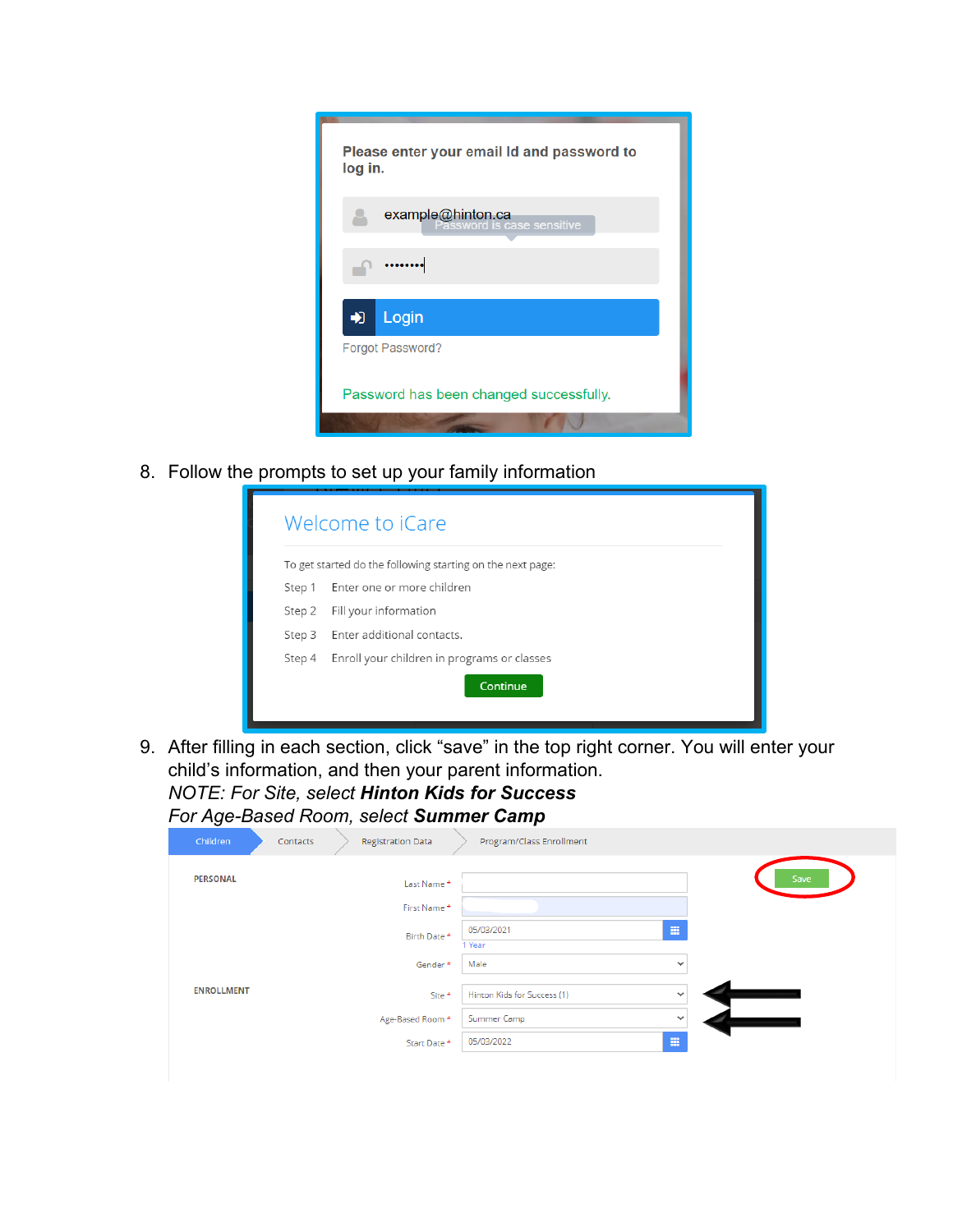10.Once you complete your child and parent information, it will bring you to your new profile. Scroll down and complete the "Allergies" and "Other" sections by clicking the grey + sign beside the text

| <b>ALLERGIES</b><br>٠ |                                      |  |
|-----------------------|--------------------------------------|--|
|                       | Allergy1<br>$\overline{\phantom{a}}$ |  |
|                       | Allergy2<br>$\overline{\phantom{a}}$ |  |
|                       | Allergy3<br>$\,$                     |  |
| + OTHER               |                                      |  |
| PERMISSIONS<br>$+$    |                                      |  |

a. *Note – Allergy1 is a required section – if you child has no allergies please state "none known"*

### *Note: AHCnumber is a required section*

| <b>OTHER</b><br>r - 1 |                          |                |        | о. |
|-----------------------|--------------------------|----------------|--------|----|
| Add Description       |                          |                |        |    |
|                       |                          | NeedLifejacket | No     |    |
|                       |                          | AHCnumber      | $\sim$ |    |
|                       | <b>O</b> Add OTHER field |                |        |    |

11. All registration documents are electronic. You are able to complete each form online under the "Electronic Documents" section. Each form must be completed for each child in your care.

| <b>ELECTRONIC DOCUMENTS O</b>                        |                                                                                  |
|------------------------------------------------------|----------------------------------------------------------------------------------|
| <b>Registration Document 2021-2022</b>               | Instructions: HKFS STAFF WILL UPLOAD FINALIZED FORMS: September 2021-August 2022 |
|                                                      | <b>Upload Scanned Document</b><br>Incomplete                                     |
| <b>Discovery Camp Consent to Transport</b>           | Click here to complete the form<br>Incomplete                                    |
| <b>Discovery Camp Informed Consent</b>               | Click here to complete the form<br>Incomplete                                    |
| <b>Discovery Camp Emergency Medical Release</b>      | Click here to complete the form<br>Incomplete                                    |
| <b>Discovery Camp Parent Registration Agreement</b>  | Click here to complete the form<br>Incomplete                                    |
| <b>Discovery Camp Parent Declaration</b>             | Click here to complete the form<br>Incomplete                                    |
| Discovery Camp Town of Hinton Bouldering Wall        |                                                                                  |
| <b>Waiver Form</b>                                   | Click here to complete the form<br>Incomplete                                    |
| <b>Discovery Camp Photo Media Release</b>            | Click here to complete the form<br>Incomplete                                    |
| <b>Discovery Camp Bug Spray Sunscreen Release</b>    | Click here to complete the form<br>Incomplete                                    |
| <b>Discovery Camp Medication Administration Form</b> | Click here to complete the form<br>Incomplete                                    |
| <b>Discovery Camp Registration Form</b>              | Click here to complete the form<br>Incomplete                                    |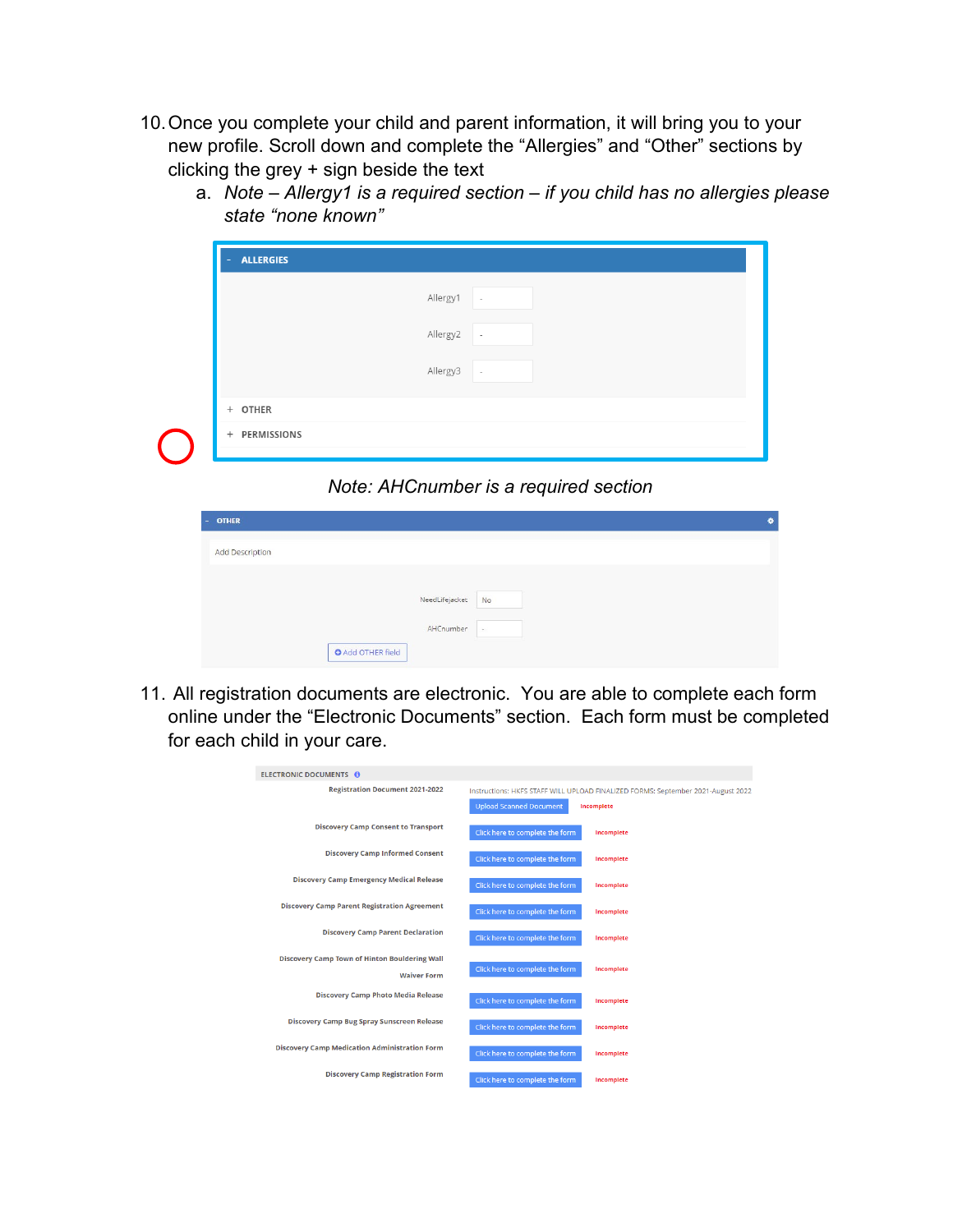#### **ONCE YOU'VE REGISTERED** 1. Click on the "Monthly Scheduler" button in the top right corner  $\overline{\mathbf{e}}_{\text{No Site}}$ **Hinton Kids for Success iCare** et's Raise Amazing Children!  $\left\vert \left\langle \cdot\right\vert \right\vert >1$ Search child, contact, staff, program, or repi  $i$  ? Help **Five Test** ä Room HKFS Age 9y 11m click to<br>upload **4** Calendar/Alerts **Five Test** Enrollment Future Active Actions Today's Status Did Not Attend Main Contact Parent Test Family Balance \$0.00 **Q** Activities  $\odot$  Data 68 Profile Contacts Schedules **Billing Grid** Ledger Child's Profile Siblings Contacts PERSONAL Schedules Last Name Test **Billing Grid** Contacts<sup>1</sup> First Name Five

2. Go to the month of care you want to register for using the arrows on the right

## *NOTE – Select which group your child will be in based on their age*

|                  | Monthly Scheduler <sup>®</sup>                                                                        |                                                                                                       |                                                                                                   |                                                                                                    |                                                                                                       |       | Action - |
|------------------|-------------------------------------------------------------------------------------------------------|-------------------------------------------------------------------------------------------------------|---------------------------------------------------------------------------------------------------|----------------------------------------------------------------------------------------------------|-------------------------------------------------------------------------------------------------------|-------|----------|
| <b>July 2022</b> |                                                                                                       |                                                                                                       |                                                                                                   |                                                                                                    |                                                                                                       | today |          |
| Sun              | Mon                                                                                                   | Tue                                                                                                   | Wed                                                                                               | Thu                                                                                                | Fri                                                                                                   |       | Sat      |
|                  | 26 [0] [0]                                                                                            | 27 [0] [0]                                                                                            | 28 [0] [0]                                                                                        | 29 [0] [0]                                                                                         | 30 [0] [0]                                                                                            |       |          |
|                  | 3 [0] [0]<br>Camp 2022 - Age<br>$5 - 7$<br>Camp 2022 - Age<br>$8 - 9$<br>Camp 2022 - Age<br>$10 - 12$ | 4 [0] [0]<br>Camp 2022 - Age<br>$5 - 7$<br>Camp 2022 - Age<br>$8 - 9$<br>Camp 2022 - Age<br>$10 - 12$ | 5 [0] [0]<br>Camp 2022 - Age<br>$5 - 7$<br>Camp 2022 - Age<br>$8 - 9$<br>Camp 2022 - Age<br>10-12 | 6 [0] [0]<br>Special Trip Age<br>$5 - 7$<br>Special Trip Age<br>$8-9$<br>Special Trip Age<br>10-12 | 7 [0] [0]<br>Camp 2022 - Age<br>$5 - 7$<br>Camp 2022 - Age<br>$8 - 9$<br>Camp 2022 - Age<br>$10 - 12$ |       | 9        |

### 3. Select the days you would like to register for by clicking the required days.

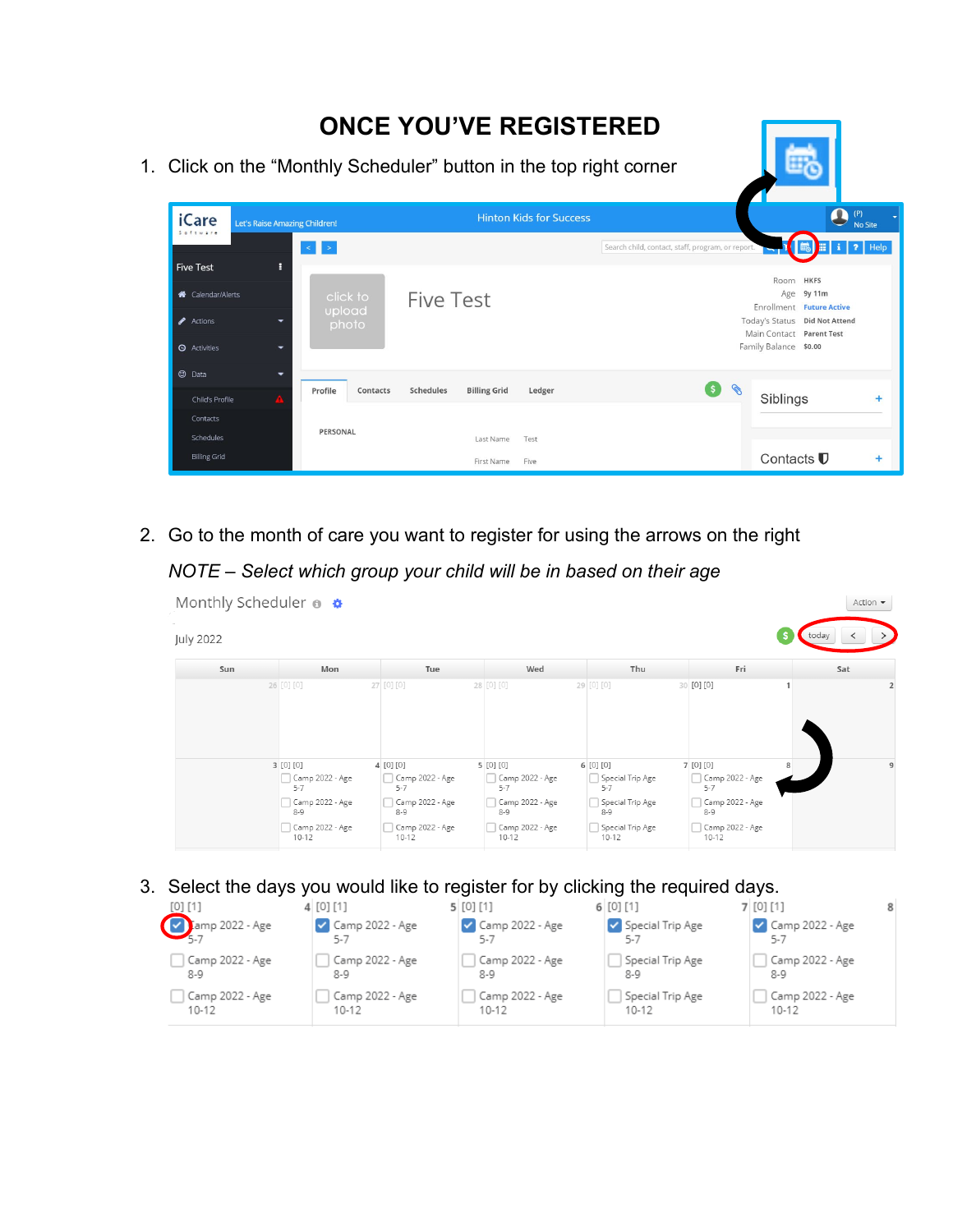4. Once you select your days for that month, scroll to the bottom and click "Save Changes & Confirm"

Save Changes and Co



5. A popup will come up summarizing your total. If you agree, click "Confirm"

| <b>Billing Draft</b>                                              |                |              |              | ×        |
|-------------------------------------------------------------------|----------------|--------------|--------------|----------|
| <b>Type of schedules</b>                                          | No of days     | Days to bill | Rate         | Amount   |
| Camp 2022 - Age 5-7                                               | $\overline{4}$ | 4            | \$40.00      | \$160.00 |
| Special Trip Age 5-7                                              | 1              | $\mathbf{1}$ | \$50.00      | \$50.00  |
| <b>Total</b>                                                      | 5              | 5            |              | \$210.00 |
| Payer 1                                                           |                | Payer 2      |              |          |
| $\checkmark$                                                      | 210.00         |              | $\checkmark$ |          |
| Note: To split a bill select 2 payers and<br>enter their amounts. |                |              | Confirm      | Cancel   |

- 6. Your child has been registered! Complete this same process for each month of Discovery Camp!
- 7. Payment can be made by cash or cheque in the FCSS office or online via credit card through iCare (applicable fees will be added)
- 8. To pay via credit card, simply go to your child's profile and click the green circle with the dollar sign



9. If you need to add a card, please click "Manage cards"

| Payment Amount<br>$\mathbb{S}$<br>800.00<br>$\checkmark$ |  |
|----------------------------------------------------------|--|
| Memo                                                     |  |
| 噩<br>CC Payment                                          |  |
| Cash<br>Direct Deposit                                   |  |
| $\checkmark$                                             |  |
|                                                          |  |